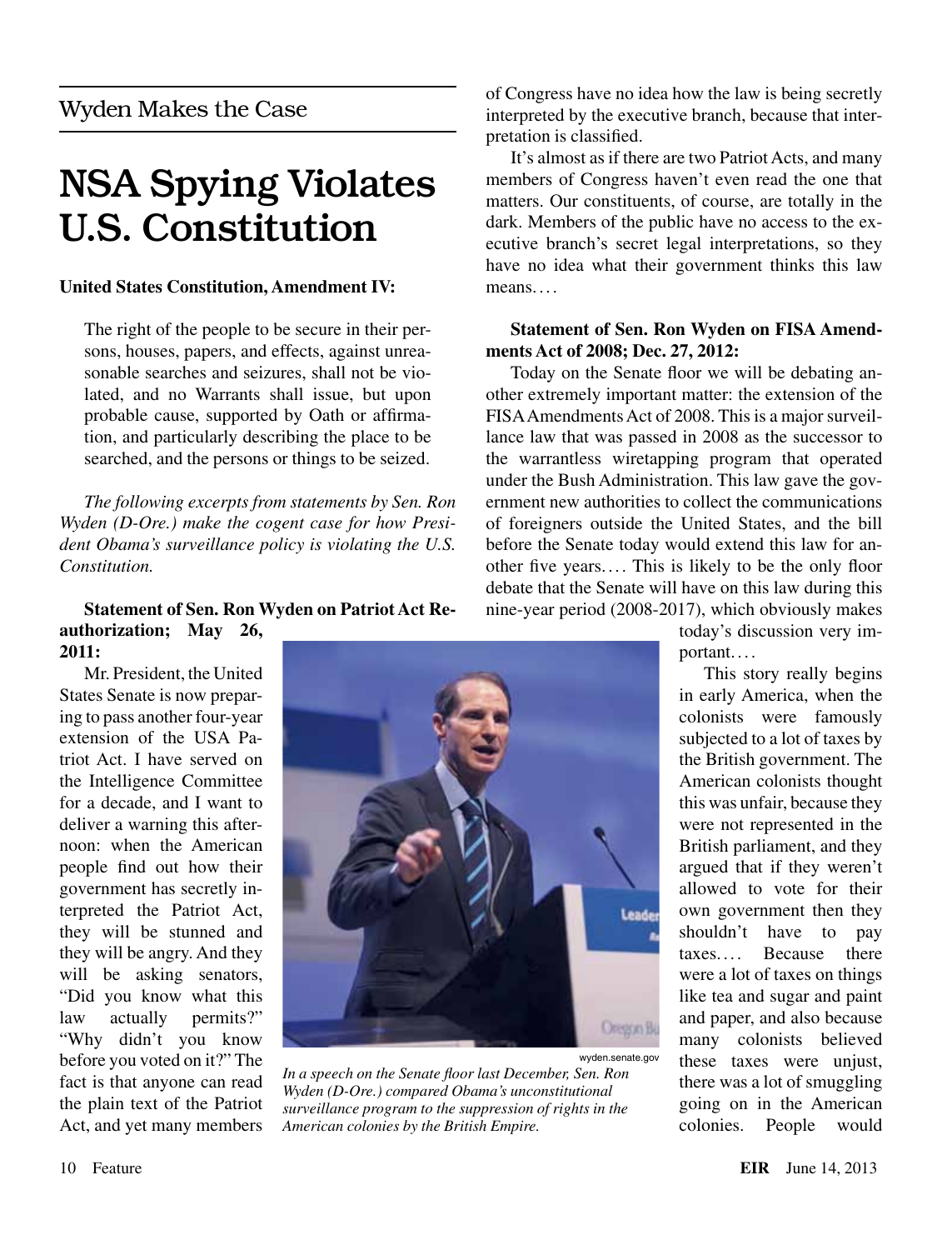import things like sugar and simply avoid paying the tax on them. Naturally the King of England didn't like this very much—he wanted the colonists to pay taxes whether they were allowed to vote or not.

So the English authorities began issuing general warrants, which were called "writs of assistance," that authorized government officials to enter any house or building they wanted in order to search for smuggled goods. These officials weren't limited to only searching in certain houses, and they weren't required to show any evidence that the place they were searching had smuggled goods in it. Basically, government officials were allowed to say that they were looking for smuggled goods and then go searching through any house they wanted to see if they could find some.

The problem, of course, is that if you let government officials search any house they want, they're going to search through the houses of a lot of people who haven't broken any laws at all. And the American colonists had a huge problem with that. They said that it's not okay to just go around invading people's privacy unless you have some specific evidence that they've done something wrong.

The law said that these writs of assistance were good until the king died. So when King George the Second died and the authorities had to get new writs, many colonists tried to challenge them in court. In Boston, James Otis denounced this mass invasion of privacy, reminding the court that "A man's house is his castle." Mr. Otis described the writs of assistance as "a power that places the liberty of every man in the hands of every petty officer." Unfortunately, the court ruled that these general orders permitting mass searches without individual suspicion were legal, and English authorities continued to use them.

The fact that English officials went around invading people's privacy without any specific evidence against them was one of the fundamental complaints that the American colonists had against the British government. So naturally America's Founding Fathers made certain to address this complaint when they wrote the Bill of Rights.

The Bill of Rights ensured that strong protections for individual liberties were included within our Constitution itself. And the Founding Fathers included strong protections for personal privacy in the Fourth Amendment.... This was a direct rejection of the authority that the British had claimed to have when they

ruled the American colonies. The Founding Fathers said that our government does not have the right to search any house that government officials want to search, even if it helps them do their job. Government officials may only search someone's house if they have evidence that someone is breaking the law and they show that evidence to a judge to get an individual warrant. ...

As time passed and the United States entered the 20th century, advances in technology gave government officials the power to invade individual privacy in ways that the Founding Fathers never dreamed of, and Congress and the courts sometimes struggled to keep  $up...$ 

When the Foreign Intelligence Surveillance Act, or FISA, was written in 1978, Congress applied this same principle to intelligence gathering. The original FISA statute states that if the government wants to collect an American's communications for intelligence purposes, the government must go to a court, show evidence that the American is a terrorist or a spy, and get an individual warrant. This upheld the same principle that the Founding Fathers fought for in the Revolution and enshrined in the Bill of Rights—government officials are not allowed to invade Americans' privacy unless they have specific evidence and individual warrants....

Congress passed the FISA Amendments Act of 2008, which replaced the warrantless wiretapping program with new authorities for the government to collect the phone calls and emails of people who are believed to be foreigners outside the United States. The centerpiece of the FISA Amendments Act is a provision that is now section 702 of the FISA statute. ...

Unlike traditional FISA authorities, and unlike law enforcement wiretapping authorities, section 702 does not involve obtaining individual warrants. Instead, it allows the government to get programmatic warrants that last for an entire year and authorize the government to collect a potentially large number of phone calls and emails, with no requirement that the senders or recipients be connected to terrorism or espionage. If that sounds familiar, it should. General warrants that allowed government officials to decide whose privacy to invade were the exact sort of abuse that the American colonists protested, and that led the Founding Fathers to adopt the Fourth Amendment in the first place. For this reason, section 702 of FISA contains language that is specifically intended to limit the government's